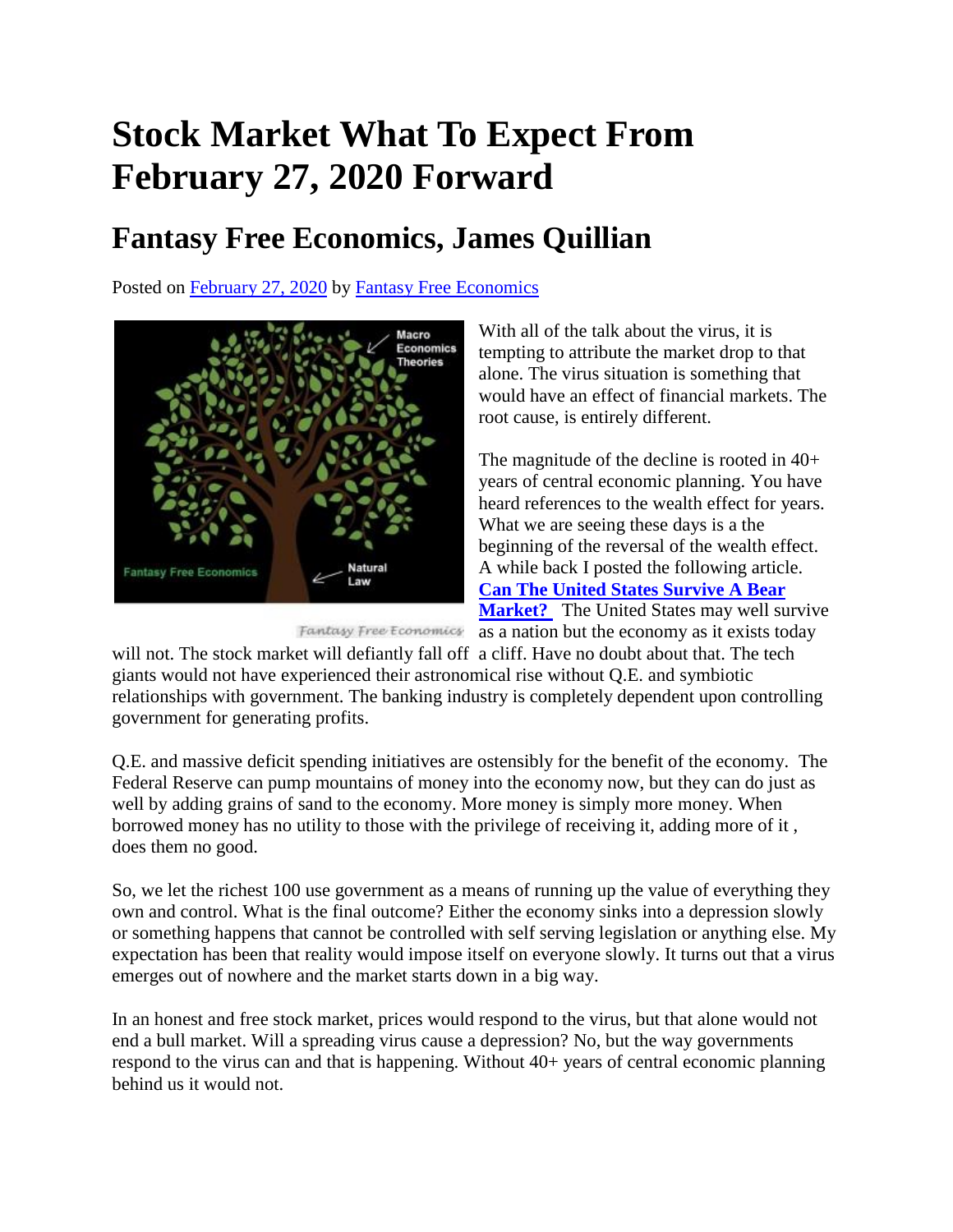So, it makes good sense for China and all other countries to shut down production, conduct massive quarantines and take away the freedoms of various populations? There are no freedom movements that I know of anywhere on the globe today. All populations are submitted to one government or another. Expecting governments to eliminate each and every one of life's risk is the new normal for the world. People are comfortable and leaders are happy to impose more and more authority over citizens. Why wouldn't they?

So, here comes a new virus. China must save lives. The U.S. will do the same. How many lives will be saved. My estimate is that deaths from the flu would be about the same either way.

No one asks, how many will starve due to the shutting down of economies to save lives? Economic hardships may cause more deaths than the flu itself. The powerful want more power and the submitted populations want more comfort and security. There is nothing "win win " with this situation.

So, what will the market do? Over, perhaps as few as ten years, stock markets will drop so low, that folks will lose interest and give up on any and all recoveries. The world will fall into the deepest depression in history. Any recovery will likely come out of a saucer shaped chart pattern and rise very slowly if at all to start. The chart below is from the 30s. Expect, something similar not the same.

Bailouts will be demanded by the richest 100. The depression will continue regardless. Central banks will most certainly try to halt the decline by buying stocks, of course. The stocks they buy will be the ones with symbiotic relationships with government.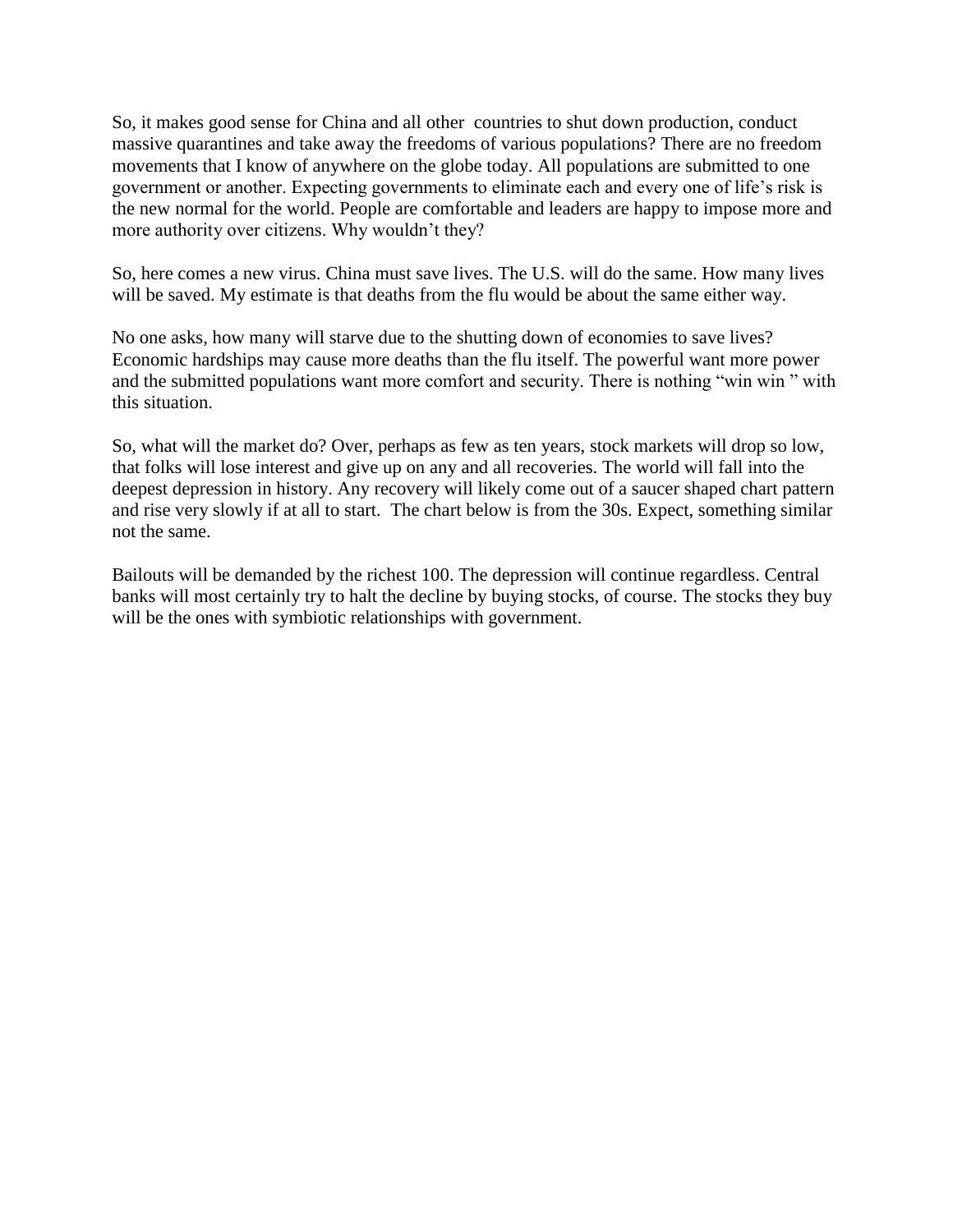

The giant techs fall into that category. The giant techs will mostly fail. Many will eventually disappear. Why? They have provide no genuine utility to society. Google is still regarded as a search engine but all it really does is serve as a giant phone book and a parasite. The others are no better. They will demand bailouts but there is nothing that can save a corporation that has nothing real to offer. Oddly, I closed any Facebook pages about a week after the virus scare began. No, I didn't see the virus situation coming. Natural law doesn't encompass that. People will figure out that they have been burned and turn cold shoulders to those type of companies.

Small capitalization stocks will drop to almost nothing, flat line and end up on the pink sheets.

The biggest issue we face is that our free market system has been dismantled and replaced by a system of economics by force. Democratic principles are being rejected. Outcomes of elections are no longer respected. There is no path to a recovery. There may not be one. With those ingredients missing a real recovery is not possible.

I can figure these things out because I don't believe lies. I will be writing more on the stock market and the overall economic situation. Virus or no virus, this was all going to happen anyway.

I am still in all cash and a small handful of bear ETFS. I won't short until after a national emergency is announced and not before the first bear market rally. The hardest part about trading a bear market is that of going broke trying short two early, As convincing as the market action is,